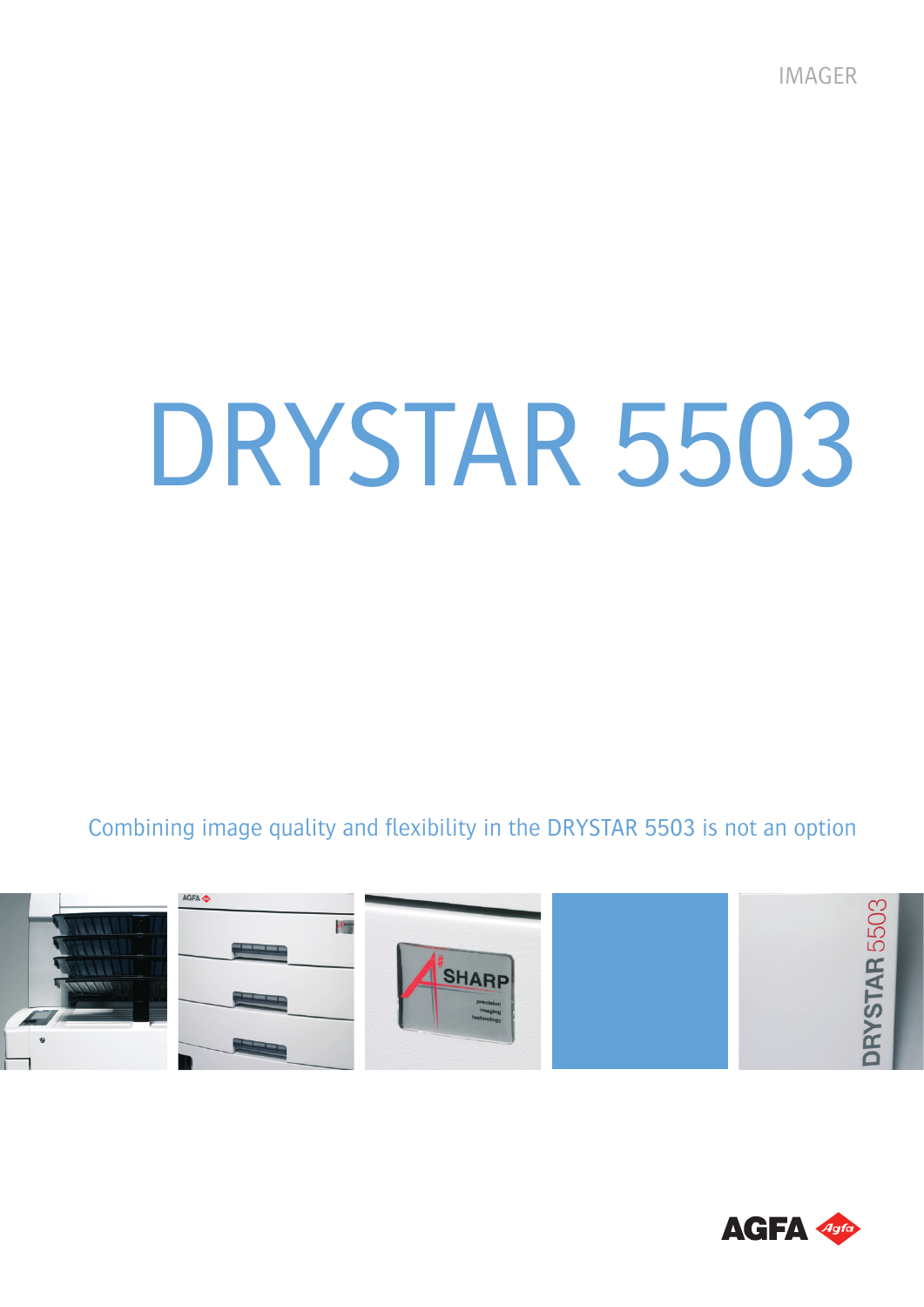## built right in In the DRYSTAR 5503 it's



### Have it all-in-one

Whatever your application - from CT/MR and CR/DR, all the way to digital angiography, PET, ultrasound or digital subtraction fluoroscopy - DRYSTAR 5503 has got you covered. And you won't have to sacrifice other advantages: DRYSTAR 5503 gives you the high-throughput, multi-format architecture and high quality DDI images you need from your centralized hardcopy imager.

Why sacrifice quality for flexibility or speed for ease-of-use? The three multi-format trays offer one great answer for versatility, convenience and efficiency. Any type of media, any size of media - any tray! Each tray is continuously available, and the sorter keeps everything organized. Every input tray can use five different media formats, ranging from 8 x 10 inch to 14 x 17 inch, for remarkable versatility. No more hardcopy traffic jams, no more bottlenecks - just a smooth, efficient workflow, for all your modalities.

It's all-in-one: fulfilling all your requirements from just one imager.

### Mammography quality - automatically

You want to know how good DRYSTAR 5503 is? With its 508 ppi resolution and A#Sharp technology, DRYSTAR 5503 produces images so good, you can use them for digital mammography. And with the DRYSTAR 5503 Mammo option, use our dedicated Agfa dry Mammo film for high image quality, meeting all mammography standards. A built-in, automatic quality assurance tool helps you with your quality checks. The DRYSTAR 5503 can print up to 120 8 x 10 inch Mammo sheets per hour, fitting easily into an environment with several modalities. 10 x 12 inch media and 11 x 14 inch media sizes are also available for mammography. How can you refuse an option like this?

## Simple and straightforward

Simplicity has its own beauty. With Direct Digital Imaging technology, there are no complex or expensive moving optical parts. It's fast, clean, environmentally-friendly and reduces wear and tear on your equipment. Best of all, it is one of the best ways of translating the high-resolution capability of 508 ppi at a spot size of 50 µm to a final image.

508 ppi corresponds in a one-to-one ratio with the highest resolution digitizers, which have a scan resolution of 50 µm. As the imager resolution is equal to the digitizer's scan resolution, no image interpolation is necessary. Thus, no image artifacts are introduced in the image. It's the most efficient resolution possible.



Agfa's DDI has been enhanced to include A#Sharp technology, for even sharper image quality. Equipped with this powerful combination, the DRYSTAR 5503 performs well beyond current industry standards, providing every pixel in the image is fully software-controlled for virtually flawless and consistent image quality.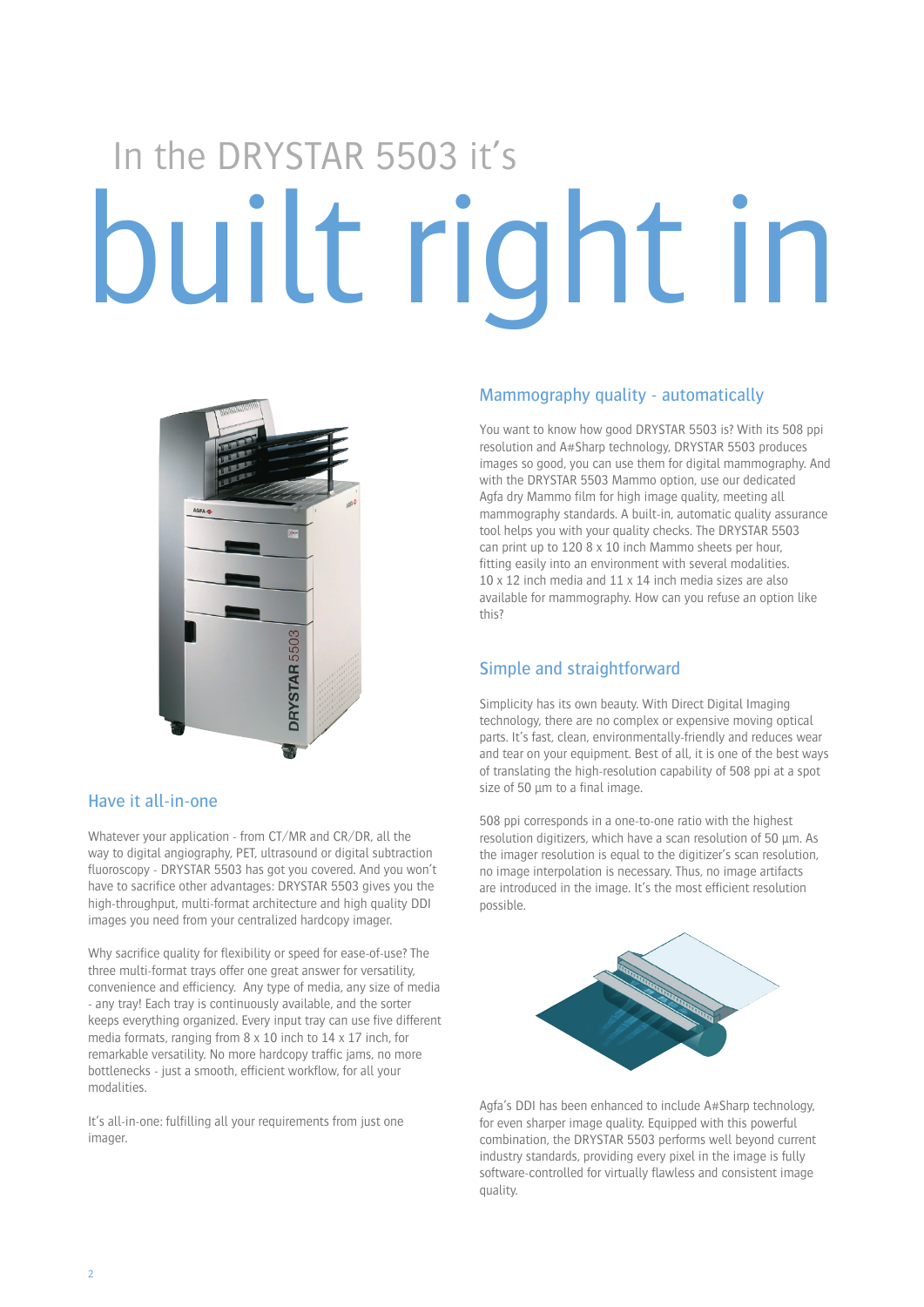



## The imager that fits right in

DRYSTAR 5503 has been designed to integrate into your facility without any bumps or interruptions.

It can connect directly with multiple radiology units on-line, or with non-DICOM compliant modalities by using our Paxport gateway. Total daylight media handling during loading or maintenance increases the ease of use and comfort while reducing costs. With its combination of DDI technology, media and imaging, it is the ideal imager to integrate at the heart of a complete Agfa radiology solution.

### The proof is in the details

Real quality is found in attention to details. The DRYSTAR 5503 offers the details needed to make it a truly all-in-one, top-of-the-line imager. It handles both blue base and clear base (Agfa dry film) in 5 different sizes: 8 x 10 inch, 10 x 12 inch, 11 x 14 inch, 14 x 14 inch and 14 x 17 inch. With the Mammo option, it also accepts Agfa dry Mammo film in three sizes: 8 x 10 inch, 10 x 12 inch, 11 x 14 inch. You can have any three media on-line at the same time, but keep the output sorted by modality. With DRYSTAR 5503, the details make the difference.

### Central to your healthcare

Supporting every application and multiple modalities, while offering high throughput and high-resolution, the all-in-one DRYSTAR 5503 addresses all of your centralized imaging requirements.

You get the high-value features that make the difference, including Agfa's A#Sharp-enhanced, award-winning Direct Digital Imaging technology; the flexibility of three multiformat media trays; and easy, DICOM-native integration. The Mammography printing option increases the usability possibilities. Plus, with its low maintenance, easy media handling and short access time, your entire hospital or facility can benefit from increased operational efficiency. It's the central answer to all your departments' imaging needs.